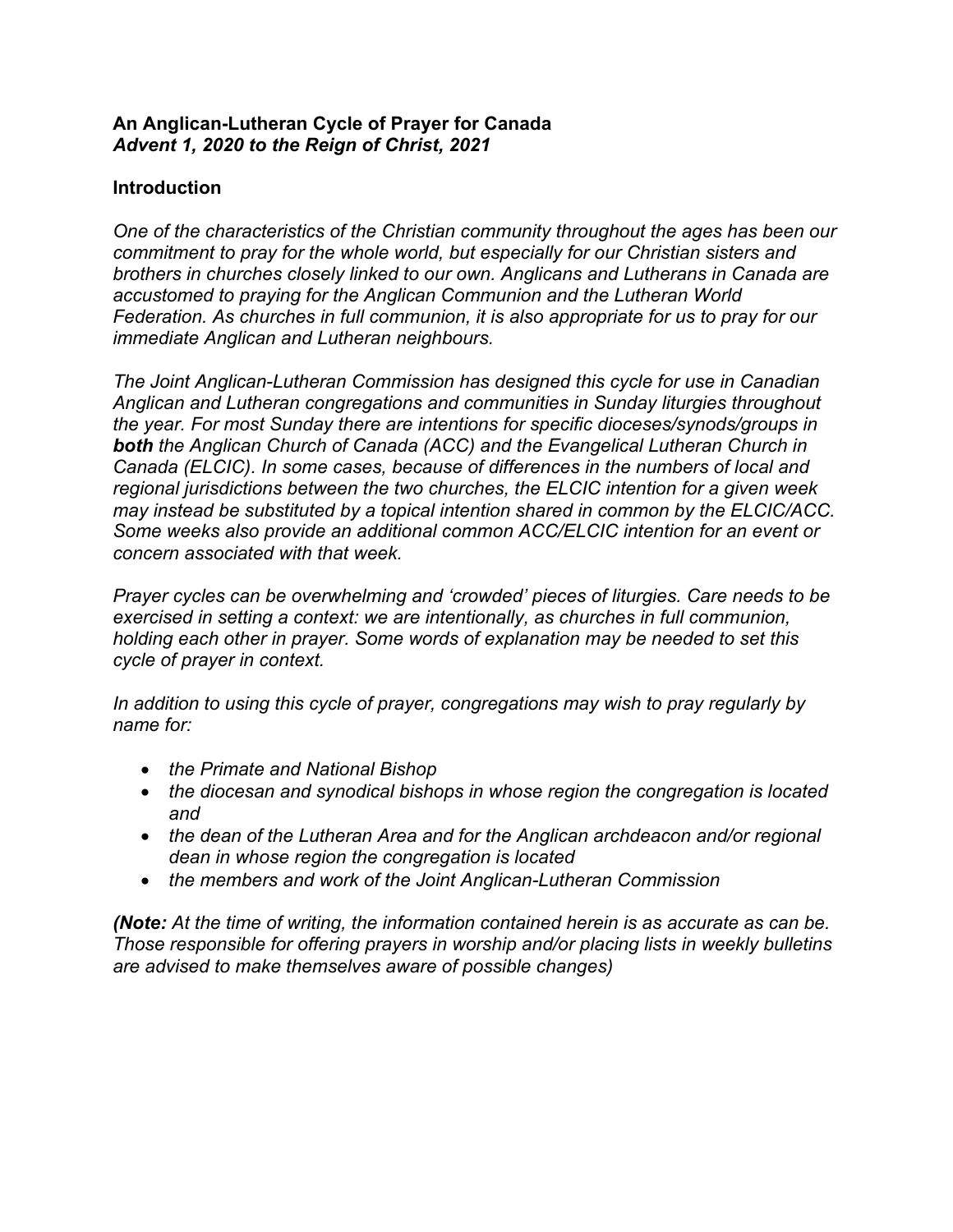### **Cycle of Prayer**

- *29 Nov. 2020* **ACC** The people of the Anglican Church of Canada **ELCIC** The people of the Evangelical Lutheran Church in Canada
- *6 Dec. 2020* **ACC** The Primate: Archbishop Linda Nicholls and the staff of the Primate's Office of the Anglican Church of Canada **ELCIC** National Bishop: Bishop Susan Johnson and the national staff of the Evangelical Lutheran Church in Canada
- *13 Dec. 2020* **ACC** The Venerable Alan Perry, General Secretary, and the staff of the General Secretary's Office; Melanie Delva, Reconciliation Animator **ELCIC** Trina Gallop Blank, Assistant to the National Bishop, Communications and Resource Generation, and the staff of Communications; Kyle Giesbrecht, Director of Finance and Administration, and the staff of Finance and Administration
- *20 Dec. 2020* **ACC** The Rev. Dr. Eileen Scully, Director, and the staff of Faith, Worship, and Ministry; Sheilagh McGlynn, Youth Ministries Animator; the Rev. Canon Dr. Scott Sharman, Animator for Ecumenical and Interfaith Relations **ELCIC** Rev. Paul Gehrs, Assistant to the National Bishop, Justice and Ecumenical and Interfaith Relations; Gretchen Peterson, Assistant to the National Bishop, Youth and Leadership
- *27 Dec. 2020* **ACC** Director Joe Vecsi and the staff of Communications and Information Resources; Director Hannah Goschy and the staff of Financial Management and Administration **ELCIC** Rev. Lyle McKenzie, Assistant to the National Bishop for Worship
- *3 Jan. 2021* **ACC** The Most Rev. Mark MacDonald, National Indigenous Anglican Archbishop, and the staff of Indigenous Ministries; the Anglican Council of Indigenous People **ELCIC** Bishop Michael Pryse, the people and rostered ministers of the Eastern Synod
- *10 Jan. 2021* **ACC** Dr. Andrea Mann, Director, and the staff of Global Relations; Ryan Weston, Lead Animator, Public Witness for Social and Ecological Justice **ELCIC** Rev. Douglas Reble, Rev. Adam Snook. Rev. Christine Morrow-Wolfe, Assistants to the Bishop, and the staff of the Eastern Synod
- *17 Jan. 2021* **ACC** Executive Director, Will Postma, and staff of the Primate's World Relief and Development Fund **ELCIC** Executive Director, Karin Achtelstetter, and staff of Canadian Lutheran World Relief **ACC/ELCIC** The Week of Prayer for Christian Unity
- *24 Jan. 2021* **ACC** The Most Rev. David Edwards, Metropolitan, and the people and clergy of the Ecclesiastical Province of Canada **ELCIC** The dean, council, and congregations of the Atlantic and Montreal Areas of the Eastern Synod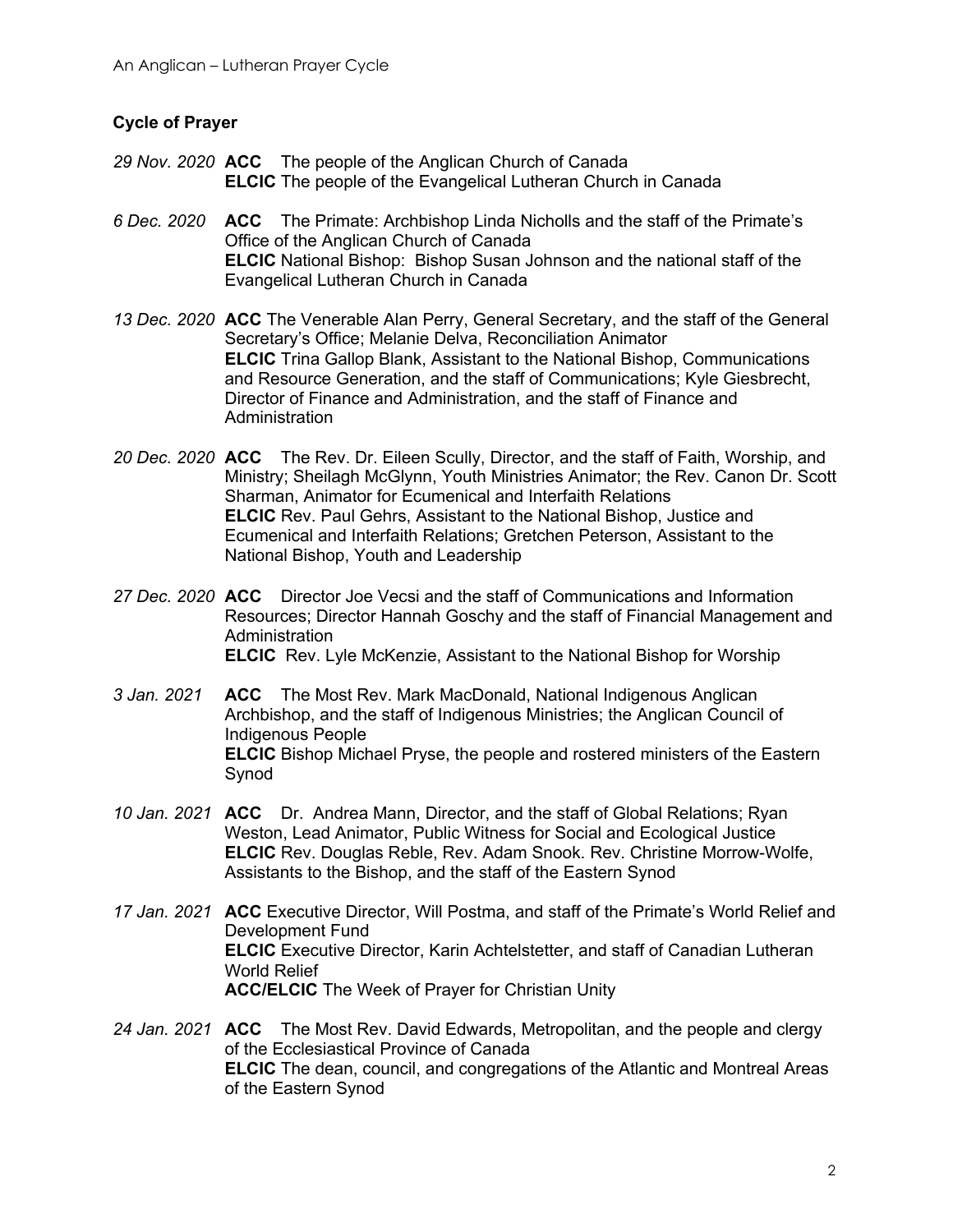- *31 Jan. 2021* **ACC** The Provincial Synod of the Ecclesiastical Province of Canada **ELCIC** The dean, council, and congregations of the Ottawa, Ottawa Valley and Seaway Areas of the Eastern Synod
- *7 Feb. 2021* **ACC** The Rt. Rev. John Watton, Bishop, and the people and clergy of the Diocese of Central Newfoundland **ELCIC** The dean, council, and congregations of the Two Rivers, Nith Valley and Niagara Areas of the Eastern Synod
- *14 Feb. 2021* **ACC** The Bishop, the people and clergy of the Diocese of Eastern Newfoundland and Labrador **ELCIC** The dean, council, and congregations of the Central Toronto Area and Greater Toronto Areas East and West of the Eastern Synod
- *21 Feb. 2021* **ACC** The Most Rev. David Edwards, Archbishop, and the clergy and people of the Diocese of Fredericton **ELCIC** The dean, council, and congregations of the Grand River and Thames Areas of the Eastern Synod
- *28 Feb. 2021* **ACC** The Rt. Rev. John Organ, Bishop, and the clergy and people of the Diocese of Western Newfoundland **ELCIC** The dean, council, and congregations of the Georgian, Huronia and Bay Areas of the Eastern Synod
- *7 Mar. 2021* **ACC** The Rt. Rev. Sandra Fyfe, Bishop, and the people and clergy of the Diocese of Nova Scotia and Prince Edward Island **ELCIC** The dean, council, and congregations of the Northern Area of the Eastern Synod
- *14 Mar. 2021* **ACC** The Rt. Rev. Bruce Myers, Bishop, and the people and clergy of the Diocese of Quebec **ELCIC** Bishop Jason Zinko, the people and rostered ministers of the Manitoba-Northwestern Ontario Synod
- *21 Mar. 2021* **ACC** The Rt. Rev. Mary Irwin-Gibson, Bishop, and the people and clergy of the Diocese of Montreal **ELCIC** Deacon Michelle Collins, Assistant to the Bishop and the staff of the Manitoba – Northwestern Ontario Synod
- *28 Mar. 2021* **ACC** The theological colleges and training programs within the Ecclesiastical Province of Canada: The Atlantic School of Theology, Montreal Diocesan Theological, College, and Queen's College **ELCIC** The dean, council, and congregations of the Northwestern Ontario Area of the Manitoba-Northwestern Ontario Synod

#### *4 Apr. 2021* **EASTER DAY**

**ACC** The Most Rev. Anne Germond, Metropolitan, and the people and clergy of the Ecclesiastical Province of Ontario **ELCIC** The dean, council, and congregations of the Manitoba East Area of the Manitoba-Northwestern Ontario Synod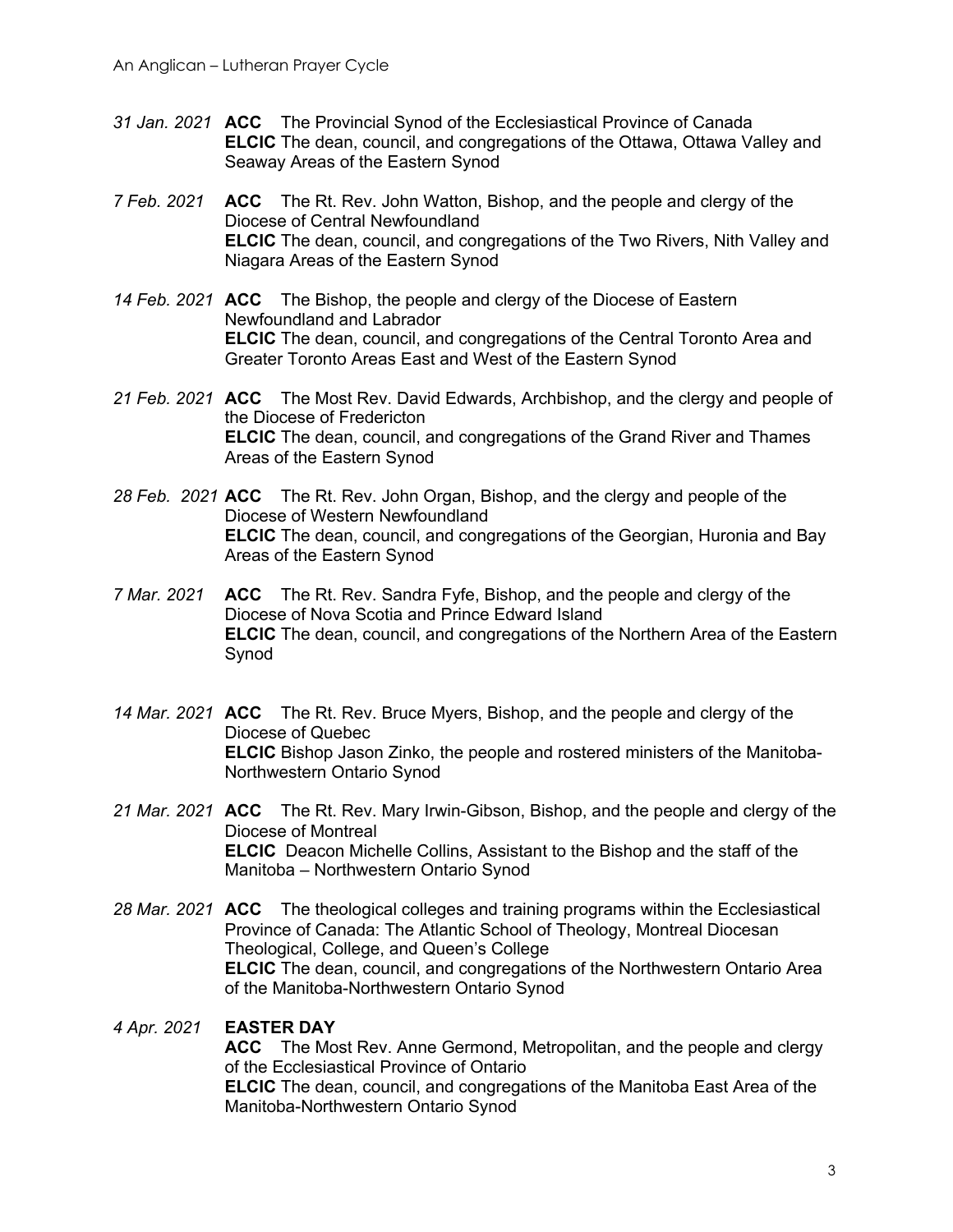- *11 Apr. 2021* **ACC** The Provincial Synod of the Ecclesiastical Province of Ontario **ELCIC** The dean, council, and congregations of the Manitoba Central Area of the Manitoba-Northwestern Ontario Synod
- *18 Apr. 2021* **ACC** The Most Rev. Anne Germond, Archbishop, and the clergy and people of the Diocese of Algoma **ELCIC** The dean, council, and congregations of the Manitoba South Area of the Manitoba-Northwestern Ontario Synod **ACC/ELCIC** The Right of Indigenous Peoples to Free, Prior and Informed Consent and a renewed commitment to responsible resource extraction.
- *25 Apr. 2021* **ACC** The Rt. Rev. Todd Townshend, Bishop, and the clergy and people of the Diocese of Huron **ELCIC** The dean, council, and congregations of the Manitoba West Area of the Manitoba-Northwestern Ontario Synod
- *2 May 2021* **ACC** The Most Rev. Anne Germond, Bishop and The Most Rev. Fred Hiltz, Assisting Bishop, and the clergy and people of the Missionary Area of Moosonee **ELCIC** The dean, council, and congregations of the Winnipeg South Area of the Manitoba-Northwestern Ontario Synod
- *9 May 2021* **ACC** The Rt. Rev. Susan Bell, Bishop, and the clergy and people of the Diocese of Niagara **ELCIC** The dean, council, and congregations of the Winnipeg Central and North Areas of the Manitoba-Northwestern Ontario Synod
- *16 May 2021* **ACC** The Rt. Rev. Michael Oulton, Bishop, and the clergy and people of the Diocese of Ontario **ELCIC** Bishop Syd Haugen, the people and rostered ministers of the Saskatchewan Synod

#### *23 May 2021* **PENTECOST**

**ACC** The Rt. Rev. Shane Parker, Bishop, and the people and clergy of the Diocese of Ottawa **ELCIC** Rev. Dennis Serfas and Rev. Jerry Borkowsky, Assistants to the Bishop,

and the staff of the Saskatchewan Synod **ACC/ELCIC** The Anglican Diocese of Jerusalem, The Evangelical Lutheran Church in Jordan and the Holy Land, and for peace in the Middle East.

## *30 May 2021* **TRINITY SUNDAY ACC** The Rt. Rev. Andrew Asbil, Bishop; The Rt. Rev. Kevin Robertson, Suffragan Bishop; The Rt. Rev. Riscylla Shaw, Suffragan Bishop, and the clergy and people of the Diocese of Toronto **ELCIC** The Lutheran Collegiate Bible Institute in Outlook Saskatchewan

*6 June 2021* **ACC** The theological colleges and training programs within the Ecclesiastical Province of Ontario: Canterbury College, Huron College, Renison College, the Anglican Studies Program at Saint Paul University, Thorneloe University, Trinity College, Wycliffe College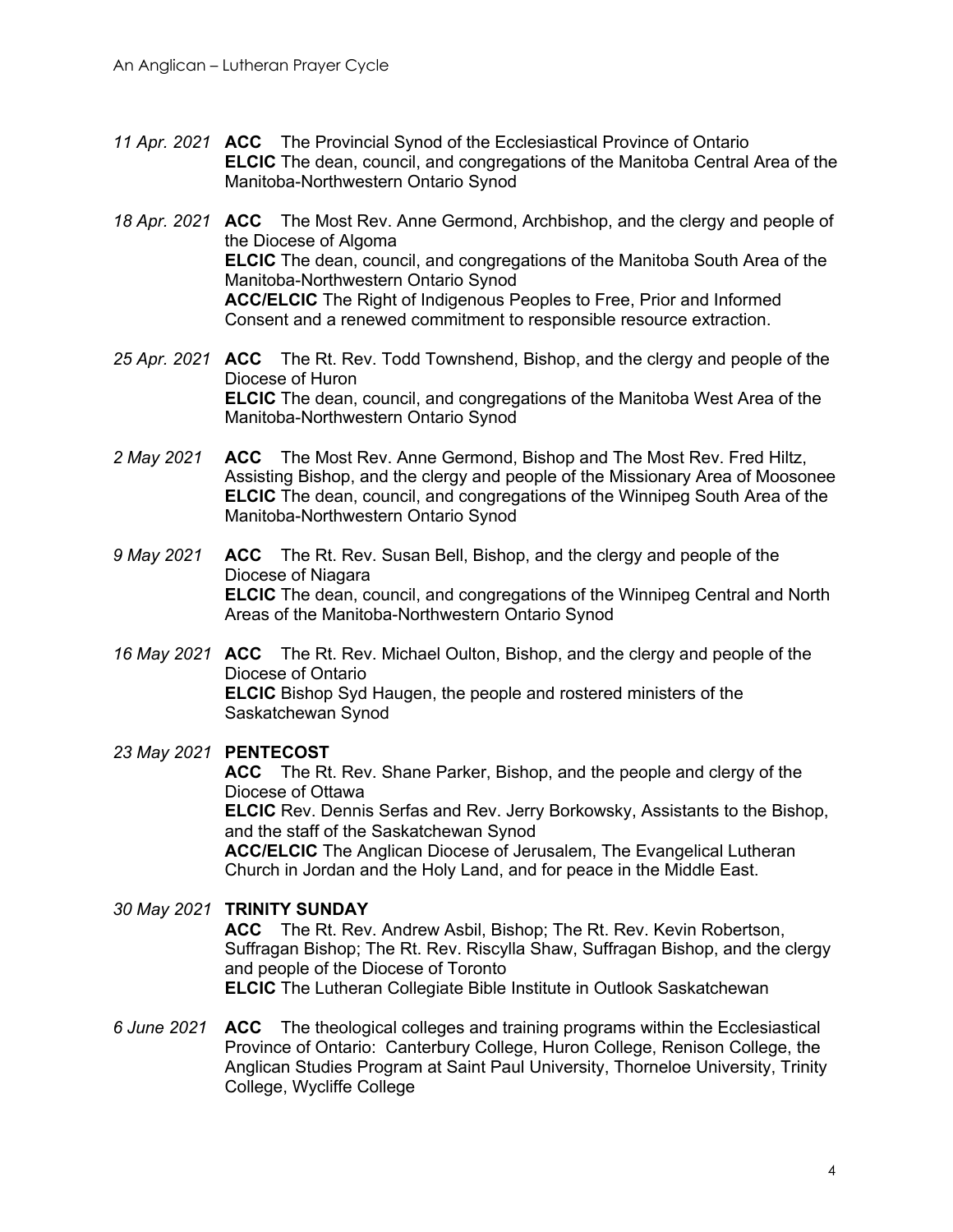**ELCIC** Luther College at the University of Regina and Luther College – High School.

- *13 June 2021* **ACC** The Most Rev. Gregory Kerr-Wilson, Metropolitan, and the clergy and people of the Ecclesiastical Province of Rupert's Land **ELCIC/ACC** Lutheran and Anglican global partners and companions.
- *20 June 2021* **ACC** The Provincial Synod of the Ecclesiastical Province of Rupert's Land **ELCIC/ACC** The National Indigenous Day of Prayer: for healing and reconciliation between Indigenous and non-indigenous peoples.
- *27 June 2021* **ACC** The Rt. Rev. David Parsons, Bishop; The Rt. Rev's Joey Royal, Annie Ittoshat, and Lucy Netser, Suffragan Bishops, and the clergy and people of the Diocese of the Arctic **ELCIC** The congregations of the northern area of the Saskatchewan Synod
- *4 July 2021* **ACC** The Rt. Rev. David Greenwood, Bishop, and the clergy and people of the Diocese of Athabasca **ELCIC** The congregations of the southern area of the Saskatchewan Synod
- *11 July 2021* **ACC** The Rt. Rev. William Cliff, Bishop, and the clergy and people of the Diocese of Brandon **ELCIC** Bishop Larry Kochendorfer, the people and rostered ministers of the Synod of Alberta and the Territories **ACC/ELCIC** The National Anglican & Lutheran Worship Conference
- *18 July 2021* **ACC** The Most Rev. Greg Kerr-Wilson, Archbishop and the clergy and people of the Diocese of Calgary **ELCIC** Rev. Prema Samuel, Assistant to the bishop and the staff of the Synod of Alberta and the Territories
- *25 July 2021* **ACC** The Rt. Rev. Jane Alexander, Bishop, and the clergy and people of the Diocese of Edmonton **ELCIC** The dean, council, and congregations of the East Central Area of the Synod of Alberta and the Territories
- *1 Aug. 2021* **ACC** The Rt. Rev's Lydia Mamakwa, Larry Beardy, and Morris Fidler; Bishops, and the clergy and people of the Spiritual Ministry of Mishamikoweesh **ELCIC** The dean, council, and congregations of the Southern Area of the Synod of Alberta and the Territories
- *8 Aug. 2021* **ACC** The Rt. Rev. Robert Hardwick, Bishop, and the clergy and people of the Diocese of Qu'Appelle **ELCIC** The dean, council, and congregations of the Northern Area of the Synod of Alberta and the Territories
- *15 Aug. 2021* **ACC** The Rt. Rev. Geoff Woodcroft, Bishop, and the clergy and people of the Diocese of Rupert's Land **ELCIC** The dean, council, and congregations of the West Central Area of the Synod of Alberta and the Territories **ACC/ELCIC** The Canadian Lutheran Anglican Youth Gathering (CLAY).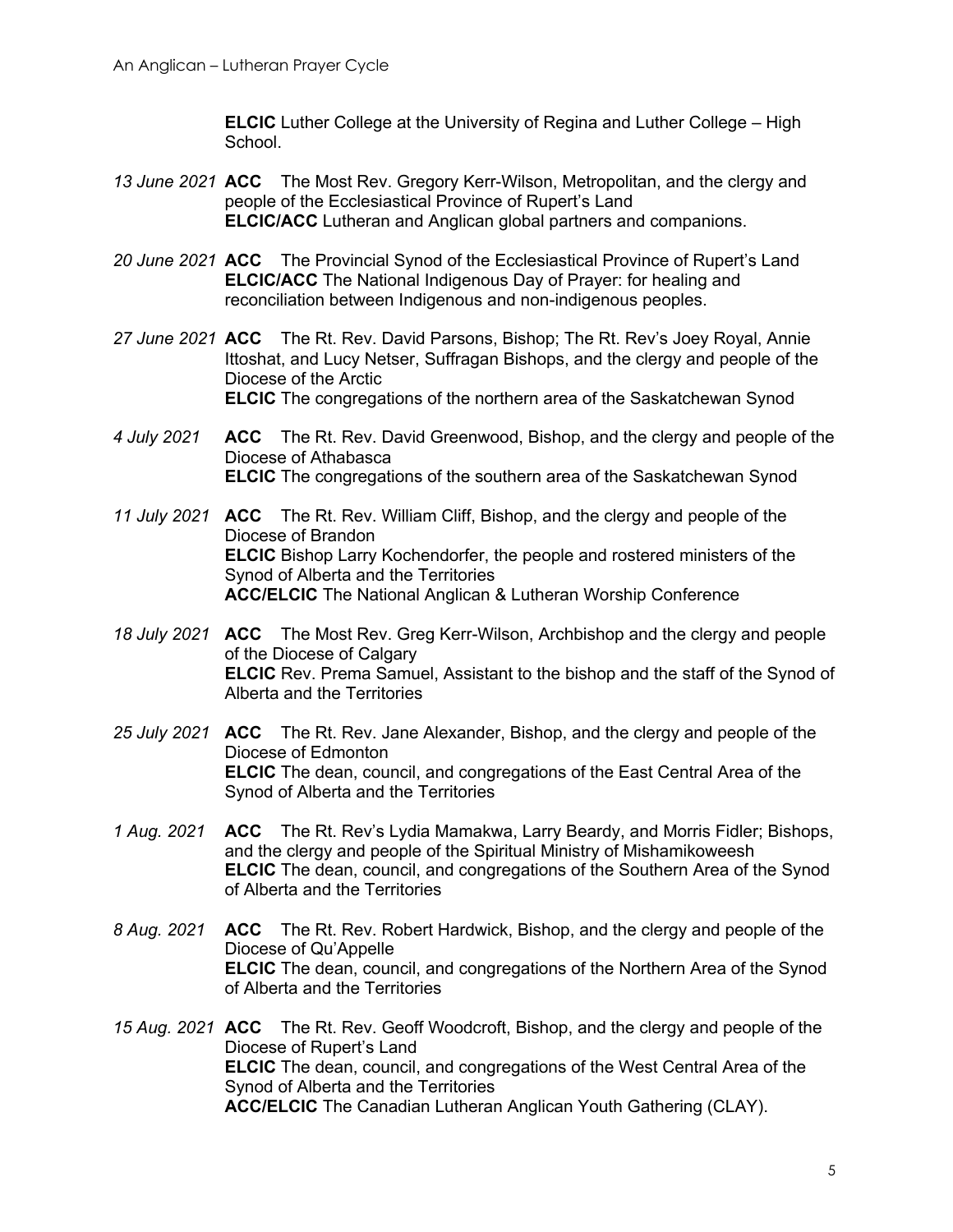- *22 Aug. 2021* **ACC** The Rt. Rev. Michael Hawkins, Bishop; The Rt. Rev Adam Halkett, Suffragan Bishop, and the clergy and people of the Diocese of Saskatchewan **ELCIC** The dean, council, and congregations of the South West Area of the Synod of Alberta and the Territories
- *29 Aug. 2021* **ACC** The Rt. Rev. Chris Harper, Bishop, and the clergy and people of the Diocese of Saskatoon **ELCIC** Bishop Greg Mohr, the people and rostered ministers of the British Columbia Synod
- *5 Sept. 2021* **ACC** The theological colleges and training programs within the Ecclesiastical Province of Rupert's Land: Arthur Turner Training School, the Centre for Christian Studies, the College of Emmanuel and St. Chad, Henry Budd College for Ministry, Saint John's College, Dr. William Winter School for Ministry, James Settee College for Ministry, **ELCIC/ACC** The Right to Water and a renewed commitment to the stewardship of creation.
- *12 Sept. 2021* **ACC** The Metropolitan Archbishop and the clergy and people of the Ecclesiastical Province of British Columbia and Yukon **ELCIC** Rev. Kathy Martin, Assistant to the Bishop, and the staff of the British Columbia Synod
- *19 Sept. 2021* **ACC** The Provincial Synod of the Ecclesiastical Province of British Columbia and Yukon **ELCIC** The dean, council, and congregations of the Southern Interior Region of the British Columbia Synod
- *26 Sept. 2021* **ACC** The Rt. Rev. Lincoln Mckoen, Bishop, and the clergy and people of The Territory of the People **ELCIC** The dean, council, and congregations of the North Region of the British Columbia Synod
- *3 Oct. 2021* **ACC** The Rt. Rev. Anna Greenwood-Lee, Bishop, and clergy and people of the Diocese of British Columbia **ELCIC** The dean, council, and congregations of the Lower Mainland Region of the British Columbia Synod
- *10 Oct. 2021* **ACC** The Rt. Rev. David Lehmann, Bishop, and the clergy and people of the Diocese of Caledonia **ELCIC/ACC** People and ministries working to address issues of poverty, homelessness, and affordable housing.
- *17 Oct. 2021* **ACC** The Rt. Rev. Lynne McNaughton, Bishop, and the clergy and people of the Diocese of Kootenay **ELCIC** The dean, council, and congregations of the Vancouver Island Region of the British Columbia Synod